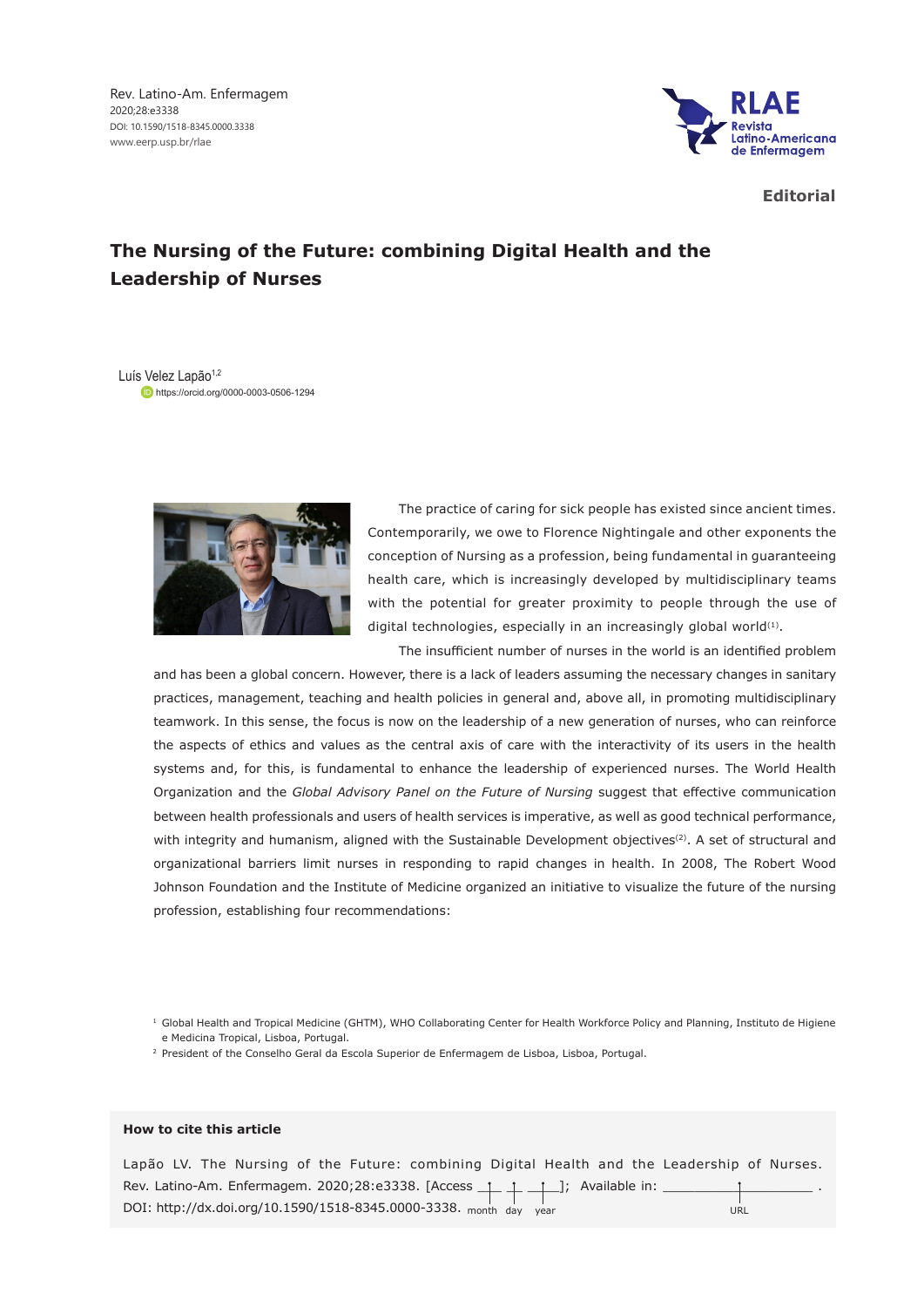- a) Nurses should promote care to the fullest extent of their specialty, in the different contexts of health services.
- b) Nurses must obtain high levels of knowledge through an improved educational system that promotes continuous progression, to improve the quality of care, with the potential to make the nursing workforce more diverse, particularly in terms of gender and race/ethnicity.
- c) Interprofessional practice should be the primary focus in the reformulation of health systems that do not adopt universal systems.
- d) The nurse must participate in the planning of the workforce and in the development of policies for an improved information system.

Nursing is the profession that has the largest contingent of workforce in different health systems worldwide. In this sense, the nurse's leadership must play a fundamental role in the organization of work and in the development of innovative solutions. The guiding principles of responsibility, the respect for specialization and the commitment to the objectives of quality and proximity to users of health services will allow the nursing leadership to contribute to the implementation of innovative digitally based solutions in nursing(3).

In this way, the maturity of digital health transformation is an opportunity to qualify nursing work. However, it is also a challenge, as it requires the nursing workforce to develop specific skills in the digital area. The Internet (e.g. Applications) allows unique conditions to strengthen the bond with users of health services. The creation of digital health services such as monitoring users from a distance will allow a better response to health care, eventually leading to the creation of "precision nursing". Thus, the permanent and continuous qualification of nursing professionals must be involved with digital technologies in order to establish a skilled workforce to resolutely meet the future demands of an increasingly computerized world<sup>(4)</sup>.

The Nursing of the future will be supported by increasingly qualified professionals, focused on advanced practice, whose knowledge will support their leadership in the reorganization of the practice of care, in partnership with other professionals and with greater proximity to the users of health services. The adoption of therapeutic measures will be facilitated by the digital systems through "smart" clinical protocols, which are consensually interprofessional and will allow to highlight the teamwork with a more transparent way, in an effective link to the health service user. The new sensors (e.g Internet of Things, wearables), new technological networks, robots*,* 3-D printing and, above all, the most sophisticated and complex decision support systems for care and management practice, will support a more interactive in-depth research with health service users<sup>(1)</sup>. The interaction digital proficient nurses with users will put them at the center of care and make them more active as managers of shared self-care in health. The Digital Nursing Services will be able to reinforce the nurse's capacity to interact with the users of the health services and their families in order to promote better adherence to therapies and support the "social capital" that dynamizes healthy communities. After gathering consistent data, artificial intelligence can be an ally of nurses in health care management, helping them to anticipate and identify situations that may constitute potential or real health problems for users of health services<sup>(5)</sup>.

The in-depth knowledge of health organizations will allow nurses to use the science of Design to promote innovation in health services<sup>(1)</sup>. Thus, the nurse, acting in an interprofessional manner, will promote the care process and the interaction with users of health services in a digital system that will constitute a new paradigm of nursing care.

## **References**

1. Marques R, Gregório J, Pinheiro F, Póvoa P, Da Silva MM, Lapão LV. How can information systems provide support to nurses' hand hygiene performance? Using gamification and indoor location to improve hand hygiene awareness and reduce hospital infections. BMC Med Inform Decis Mak. 2017;17(1):15. doi: 10.1186/s12911-017-0410-z

2. Klopper HC, Hill M. Global advisory panel on the future of nursing (GAPFON) and global health. J Nurs Scholarsh. 2015 Jan;47(1):3-4. doi: 10.1111/jnu.12118

3. Mosier S, Roberts WD, Englebright J. A Systems-Level Method for Developing Nursing Informatics Solutions: The Role of Executive Leadership. JONA J Nurs Admin. 2019 Nov;49(11):543-8. doi: 10.1097/NNA.0000000000000815